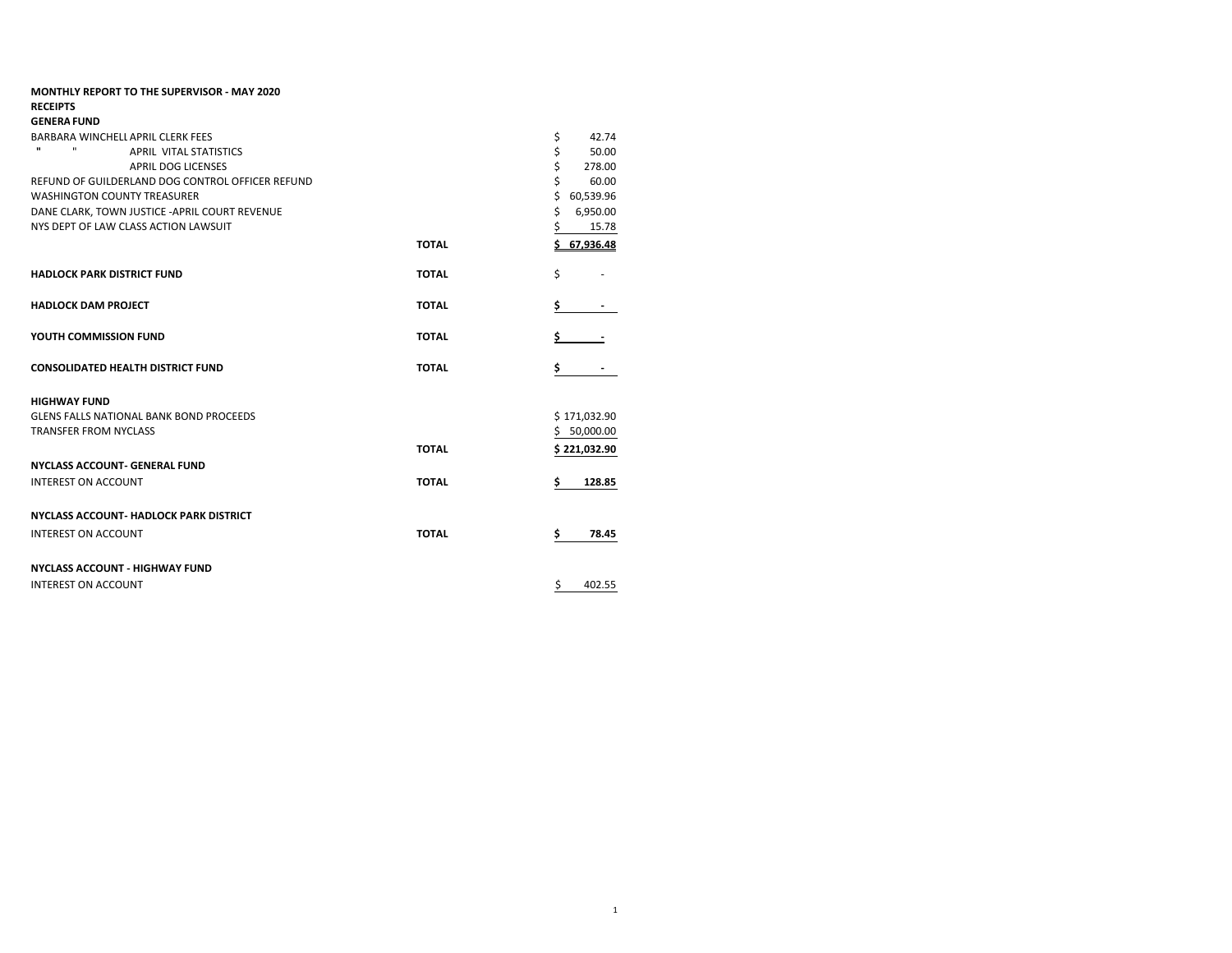|                                                            |                |                          | 402.55<br>\$                                   |                 |
|------------------------------------------------------------|----------------|--------------------------|------------------------------------------------|-----------------|
| <b>LOSAP SAVINGS ACCOUNT</b>                               |                |                          |                                                |                 |
| <b>INTEREST ON ACCOUNT</b>                                 |                | <b>TOTAL</b>             | Ś<br>0.61                                      |                 |
| MEDICAL REIMBURSEMENT ACCOUNT                              |                |                          |                                                |                 |
| TOWN OF FORT ANN HIGHWAY FUND                              |                | <b>TOTAL</b>             | \$                                             |                 |
| <b>TRUST &amp; AGENCY FUND</b>                             | <b>HIGHWAY</b> | <b>GENERAL</b>           | <b>HADLOCK PARK</b>                            |                 |
| <b>NYS RETIREMENT</b>                                      | \$<br>708.22   | 747.20<br>\$             | \$                                             |                 |
| <b>HEALTH &amp; DENTAL INSURANCE</b>                       | \$11,100.95    | \$<br>1,227.64           | \$                                             |                 |
| <b>STATE TAX</b>                                           | \$<br>1,114.41 | \$<br>799.67             | \$                                             |                 |
| <b>FEDERAL TAX</b>                                         | \$<br>2,456.00 | \$<br>2,207.00           | \$                                             |                 |
| <b>NYS DISABILITY</b>                                      | \$<br>÷.       | \$                       |                                                |                 |
| <b>FICA</b>                                                | \$<br>3,997.30 | \$<br>3,625.62           | \$                                             |                 |
| DEFFERED COMPENSATION                                      | \$<br>152.16   | \$                       | \$                                             |                 |
| <b>CHILD SUPPORT</b>                                       | \$             | \$                       | \$                                             |                 |
| PAID FAMILY LEAVE                                          | 73.26<br>Ś     | Ś<br>19.44               | \$                                             |                 |
| <b>CREDIT UNION</b>                                        | Ś<br>2,058.80  | \$<br>1,203.00           | \$                                             |                 |
| AFLAC                                                      | Ś<br>562.92    | Ś<br>234.54              | \$                                             |                 |
| <b>TOTALS</b>                                              | \$22,224.02    | \$<br>10,064.11          | \$<br><b>TOTAL</b><br>$\overline{\phantom{a}}$ | 32,288.13<br>s  |
| <b>DISBURSEMENTS</b>                                       |                |                          |                                                |                 |
| <b>GENERAL FUND</b>                                        |                |                          | <b>HIGHWAY FUND-OV</b>                         |                 |
| STATE COMPTROLLER - STATE SHARE OF JUSTICE COURT REVENUE - |                | \$                       | ABSTRACT                                       | Ş               |
| PAYROLL                                                    |                | \$<br>24,111.56          | <b>HEALTH INSURANCE</b>                        | \$<br>10,679.83 |
| <b>TOWN SHARE FICA</b>                                     |                | \$<br>1,812.81<br>$\sim$ | PAYROLL                                        | \$<br>27,110.00 |
| TOWN BOARD EXPENSE                                         |                | \$                       | <b>TOWN SHARE FICA</b>                         | 1,998.65        |
| SUPERVISORS EXPENSE                                        |                | \$<br>2,097.86           |                                                | Ś<br>39,788.48  |
| <b>CENTRAL COMMUNICATIONS</b>                              |                | \$<br>2,369.27           |                                                |                 |
| <b>ATTORNEY EXPENSE</b>                                    |                | \$<br>3,673.50           | <b>HIGHWAY FUND-TW</b>                         |                 |
| PLANNING BOARD EXPENSE                                     |                | \$                       | ABSTRACT                                       | \$<br>6,625.01  |
| <b>JUSTICE COURT EXPENSE</b>                               |                | \$                       | <b>TRANSFER TO NYCLASS</b>                     | \$170,000.00    |
| <b>TOWN CLERK EXPENSE</b>                                  |                | \$                       |                                                | \$176,625.01    |
| <b>HIGHWAY SUPERINTENDENT EXPENSE</b>                      |                | \$                       | <b>TOTAL</b>                                   | \$216,413.49    |
| FUEL MANAGEMENT                                            |                | Ś                        |                                                |                 |
| <b>CENTRAL MAILINGS</b>                                    |                | \$<br>641.49             | <b>TRUST &amp; AGENCY FUND</b>                 |                 |
| TOWN OF FA UNALLOWCATED INSURANCE                          |                | \$<br>35,493.86          | <b>FICA</b>                                    | 7,622.92<br>\$  |
| SAFETY INSPECTION EXPENSE                                  |                | \$<br>46.20              | <b>STATE TAX</b>                               | \$<br>1,914.08  |
| DOG CONTROL EXPENSE                                        |                | \$<br>75.41              | <b>FEDERAL TAX</b>                             | \$<br>4,740.00  |
| <b>TAX COLLECTOR EXPENSE</b>                               |                | \$                       | <b>HEALTH INSURANCE</b>                        | \$<br>12,328.59 |
| <b>STREET LIGHTS</b>                                       |                | \$<br>225.77             | <b>CREDIT UNION</b>                            | \$<br>3,261.80  |
| <b>ASSESSOR EXPENSE</b>                                    |                | Ś<br>43.45               | <b>CHILD SUPPORT</b>                           | \$              |
| DISABILITY INSURANCE                                       |                | Ś                        | AFLAC                                          | \$<br>875.64    |
| <b>HEALTH INSURANCE</b>                                    |                | 1,047.16                 | RETIREMENT                                     | \$<br>1,455.42  |
| <b>BUILDINGS EXPENSE</b>                                   |                | 1,628.20                 | DEFFERRED COMP.                                | \$<br>152.16    |
| <b>ASSESSOR EXPENSE</b>                                    |                | $\overline{\phantom{a}}$ | PFL/DISABILITY                                 | \$              |
|                                                            | <b>TOTAL</b>   | \$.<br>73,266.54         |                                                | \$<br>32,350.61 |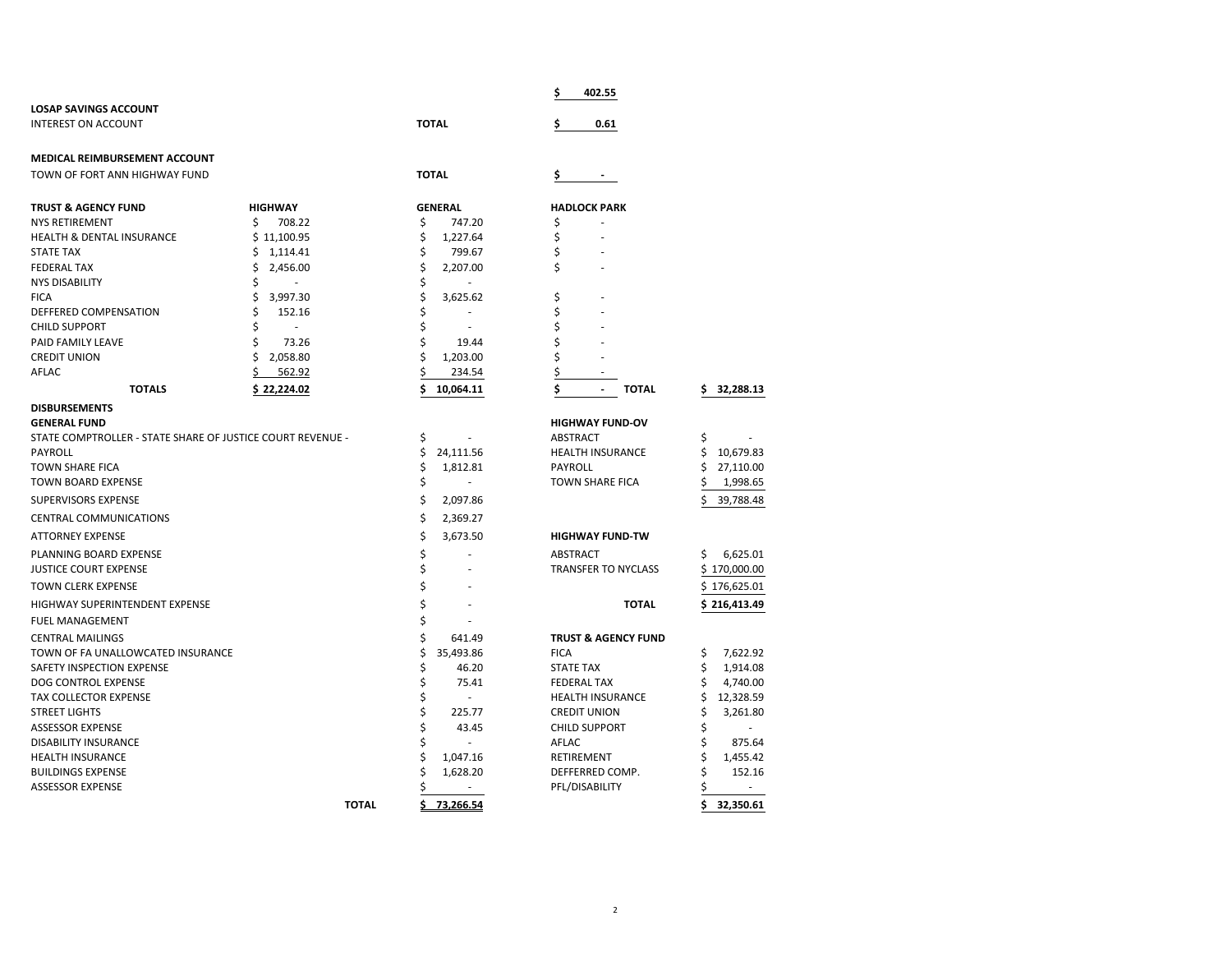| <b>HADLOCK PARK DISTRICT</b>                 | <b>TOTAL</b> | \$           |
|----------------------------------------------|--------------|--------------|
| <b>HADLOCK DAM PROJECT</b>                   | <b>TOTAL</b> | \$           |
| YOUTH COMMISSION FUND                        | <b>TOTAL</b> | \$           |
| <b>CONSOLIDATED HEALTH</b>                   | <b>TOTAL</b> | \$           |
| <b>NYCLASS ACCOUNT - GENERAL FUND</b>        |              |              |
| <b>TRANSFER TO GENERAL FUND</b>              | <b>TOTAL</b> | \$.          |
| <b>NYCLASS ACCOUNT-HADLOCK PARK DISTRICT</b> | <b>TOTAL</b> | \$           |
| <b>NYCLASS ACCOUNT - HIGHWAY FUND</b>        |              |              |
| TRANSFER TO HIGHWAY CHECKING ACCOUNT         | <b>TOTAL</b> | 5 50.000.00  |
| <b>LOSAP SAVINGS ACCOUNT</b>                 | <b>TOTAL</b> | \$           |
| <b>MEDICAL REIMBURSEMENT ACCOUNT</b>         |              |              |
| AC TRANSFER TO CDPHP SETTLEMENTS             | <b>TOTAL</b> | \$<br>770.66 |